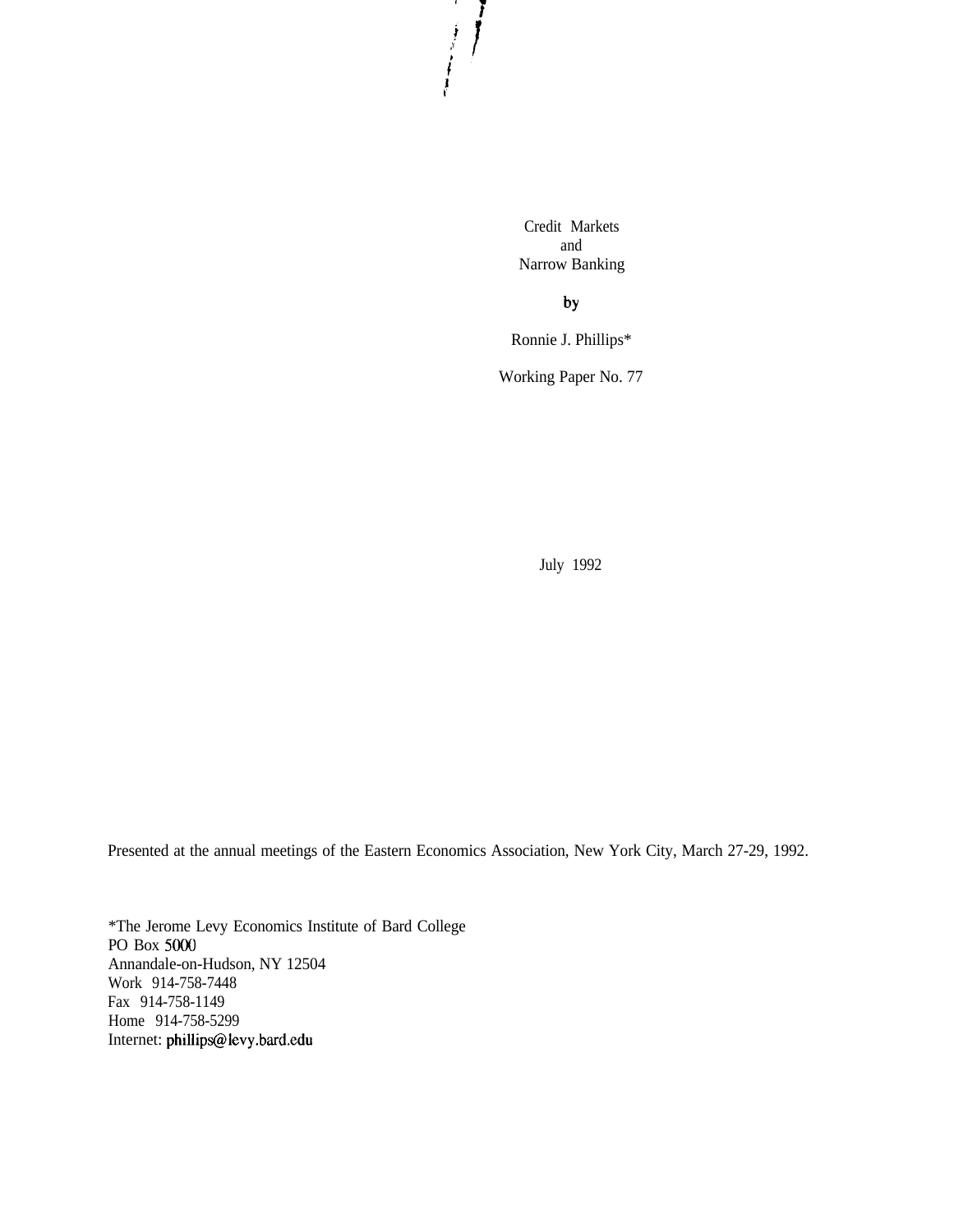**In reality, the 'miracles' performed by credit are fundamentally comparable to the 'miracles' an association of counterfeiters could perform for its benefit by lending its forged banknotes in return for interest. In both cases, the stimulus to the economy would be the same, and the only difference is who benefits.**

**Maurice Allais** [ **19841**

**Maurice Allais's view, shared by others, that the credit created by fractional reserve banking is the equivalent of counterfeiting has led to recommendations for reform of the financial system to separate the depository and lending functions of banks. This proposal was presented most notably by Irving Fisher, Henry Simons, and others in the 1930s and called variously the Chicago plan for banking reform or 100% reserves, or 100% money. Both Allais** and Milton Friedman have long advocated this reform [Allais 1948; Friedman 1960].

**Recently, James Tobin [1985,1987] and others [Litan 1987, Spong 1989, Burnham 19911 have advocated the establishment of "narrow banks" to enhance the safety of the payments system and eliminate the costs associated with the present system of federal deposit insurance. Tobin's proposal, like the 100% reserve plan, entails the creation of two distinct types of financial institutions: those that sell transactions balances subject to 100% reserves in safe assets [deposited currency] and those which lend on the basis of an issue of equity [investment trusts]. Since Tobin's proposal differs little from either the Simons or Allais proposals, it would**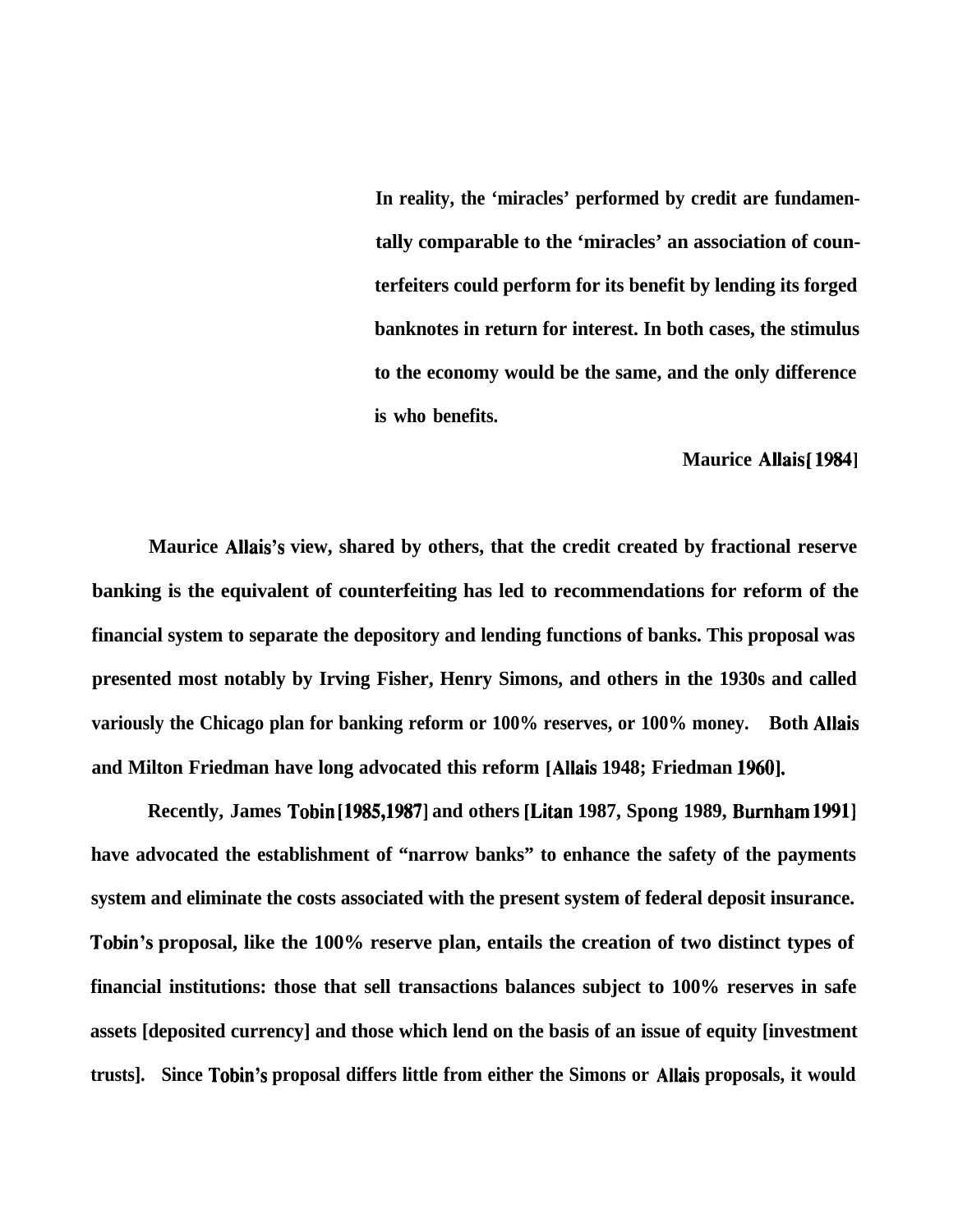**seem that economy-wide narrow banking implies a similar view of credit.**

**In order to understand the criticism of the credit mechanism, it is necessary to analyze money from the point of view of the maturity structure of assets and liabilities. The purpose of this paper is to set forth Allais's analysis of the credit mechanism and evaluate his proposal for reform.**

#### **The Credit Mechanism**

**The credit mechanism must be understood within its historical context. There are two crucial steps in the development of the credit mechanism: the bank loans funds not owned by the bank and the bank loans money it does not hold [Allais 1984: 494-4961. In the first instance, a depositor places \$100 (perhaps in gold) on deposit with the bank and the bank subsequently loans out \$90, holding only \$10 in reserve. At one time this activity was regarded as criminal and punishable by death. This activity led to the collapse of the Bank of Amsterdam after operating for 182 years [Allais 1984: 4971. The second step is where instead of loaning funds deposited with it, the bank opens a creditor account under which the customer may draw up to the amount of his promise to pay. The bank has committed itself to pay on request funds it does not hold. Allais refers to this as "loans make deposits" [Allais 1984: 4951.**

**The essence of banking is that banks borrow short and lend long. The argument in favor of banks engaging in this activity ia that due to asymmetric information, depositors do not have the knowledge which bankers have an incentive to know. The bankers monitor the loans for the depositors. If they do not do this, then, in the absence of deposit insurance, depositors will withdraw their funds. Though these arguments may be valid, Allais points out that the situation**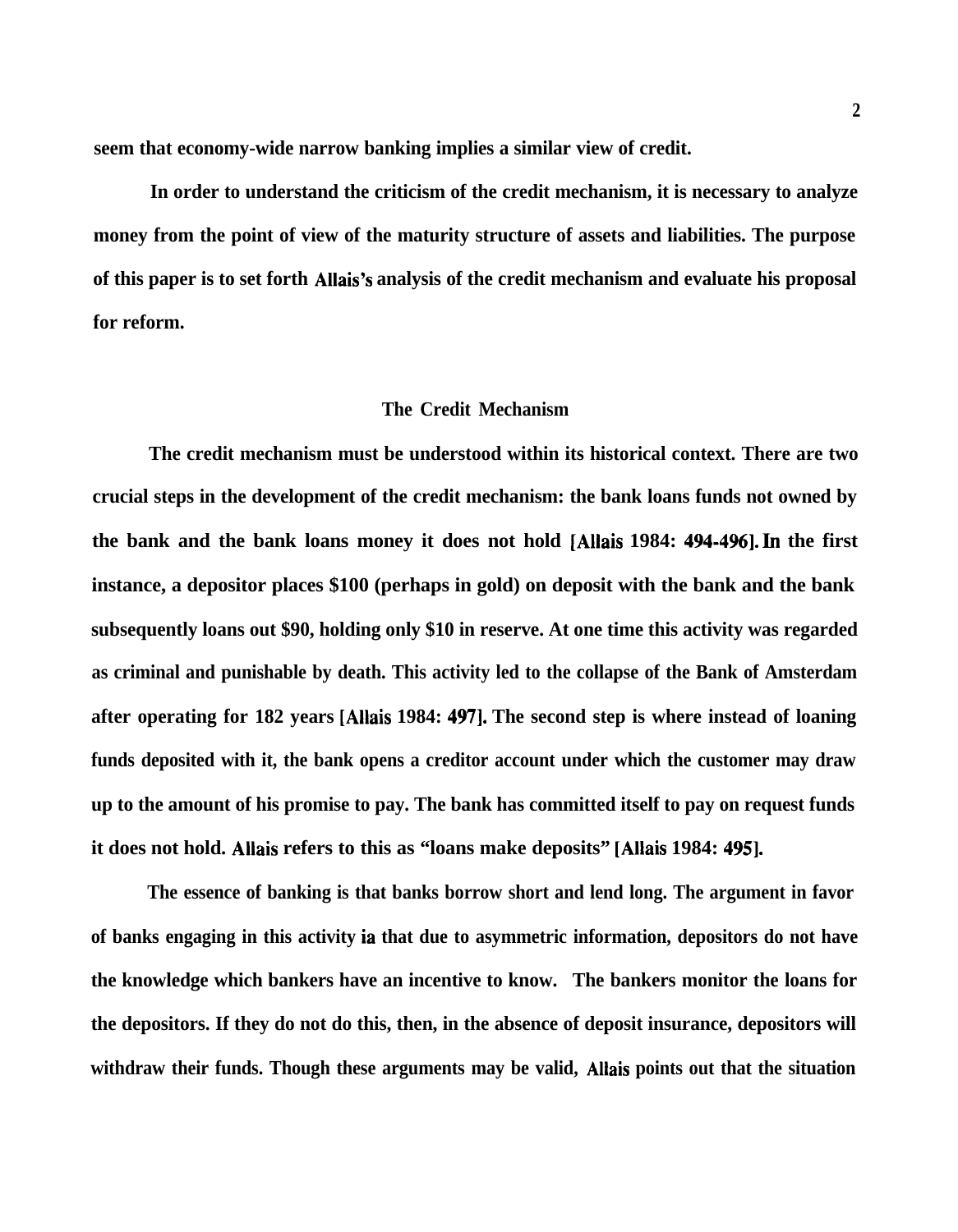**is potentially unstable. It is unstable precisely because a banker who makes a 15 year loan when his deposit maturity is 3 years, must continually renew the deposits. The banker may be successful in doing this in which case real savings are mobilized to finance the loan.**

**Allais also points out that banks are never in a position of having all of their loans paid off--they continually make loans. In doing so, the problem which arises is that an individual who receives a loan considers that he holds money balances, while at least part of these loaned money balances are considered money balances by the depositor. Henry Simons said of this problem:**

> **There is likely to be extreme economic instability under any financial system** where the same funds are made to serve at once as investment funds for industry **and trade and as the liquid cash reserves of individuals. Our financial structure has been built largely on the illusion that funds can at the same time be both available and invested--and this observation applies to our savings banks (and in lesser degree to many other financial institutions) as well as commercial, demanddeposit banking. [Simons 1948: 3201 (emphasis in original)**

**To fully understand the problem, it is necessary to define the money supply from the point of view of the maturity structure of bank assets and liabilities. The figure below is a representation of a bank's balance sheet according to the maturities of assets and liabilities. Such data is not routinely collected and the actual function would be step wise and not** continuous as depicted in the diagram. Let  $A^*(t, \theta)$  be the amount of a bank's assets at time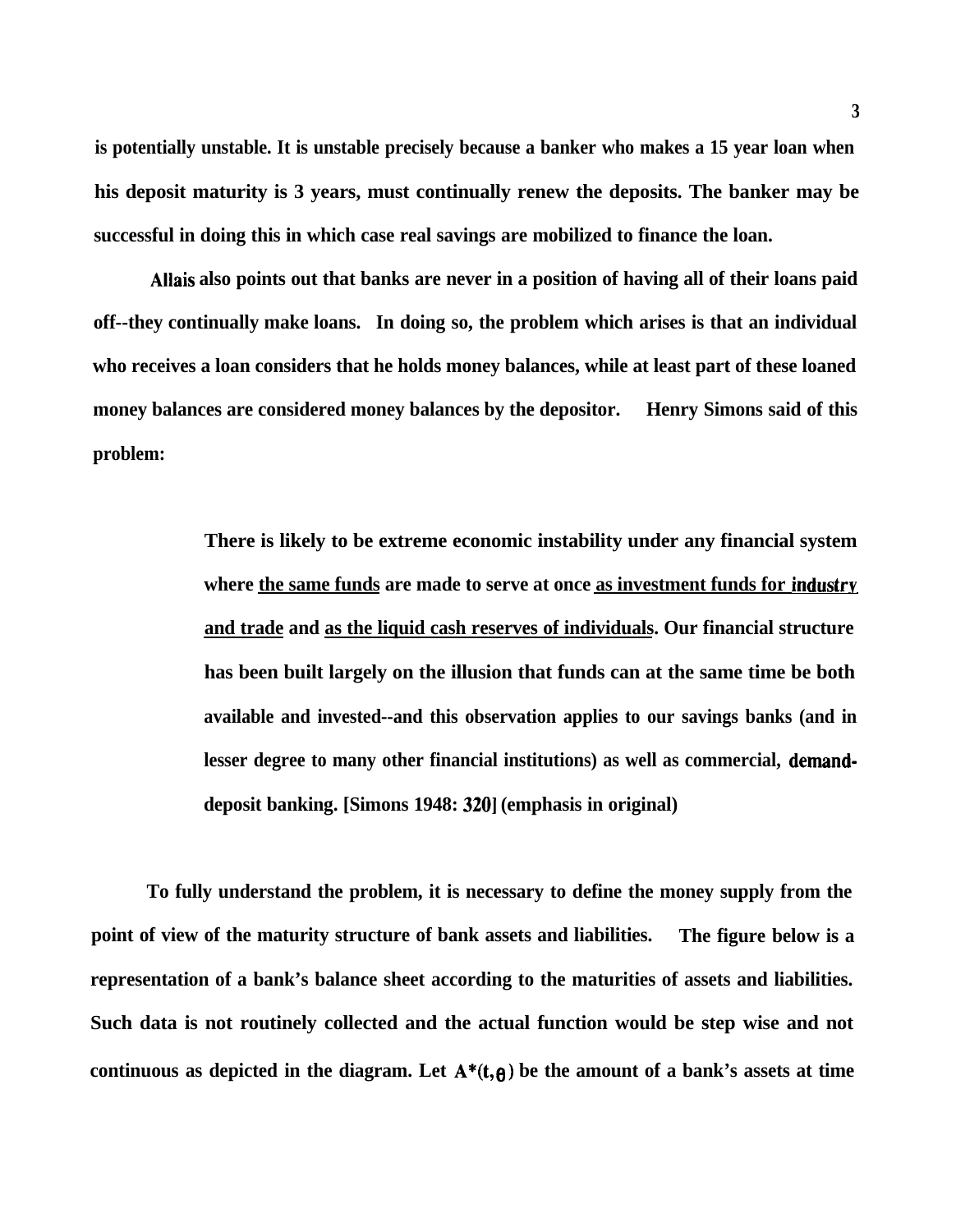**t** which mature at or before time  $\theta$ . Similarly, let  $P^*(t, \theta)$  represent the amount of liabilities **at time t which will mature at or before time 0.**



Let  $\Omega$  represent the furtherest maturity date. We thus have

$$
A(t) = A^*(t,\Omega) = P^*(t,\Omega) = P(t)
$$

**The reserves of basic money (Federal Reserve bank liabilities) are:**

$$
R(t) = A^*(t,t).
$$

**and demand deposits are**

$$
D(t) = P^*(t,t)
$$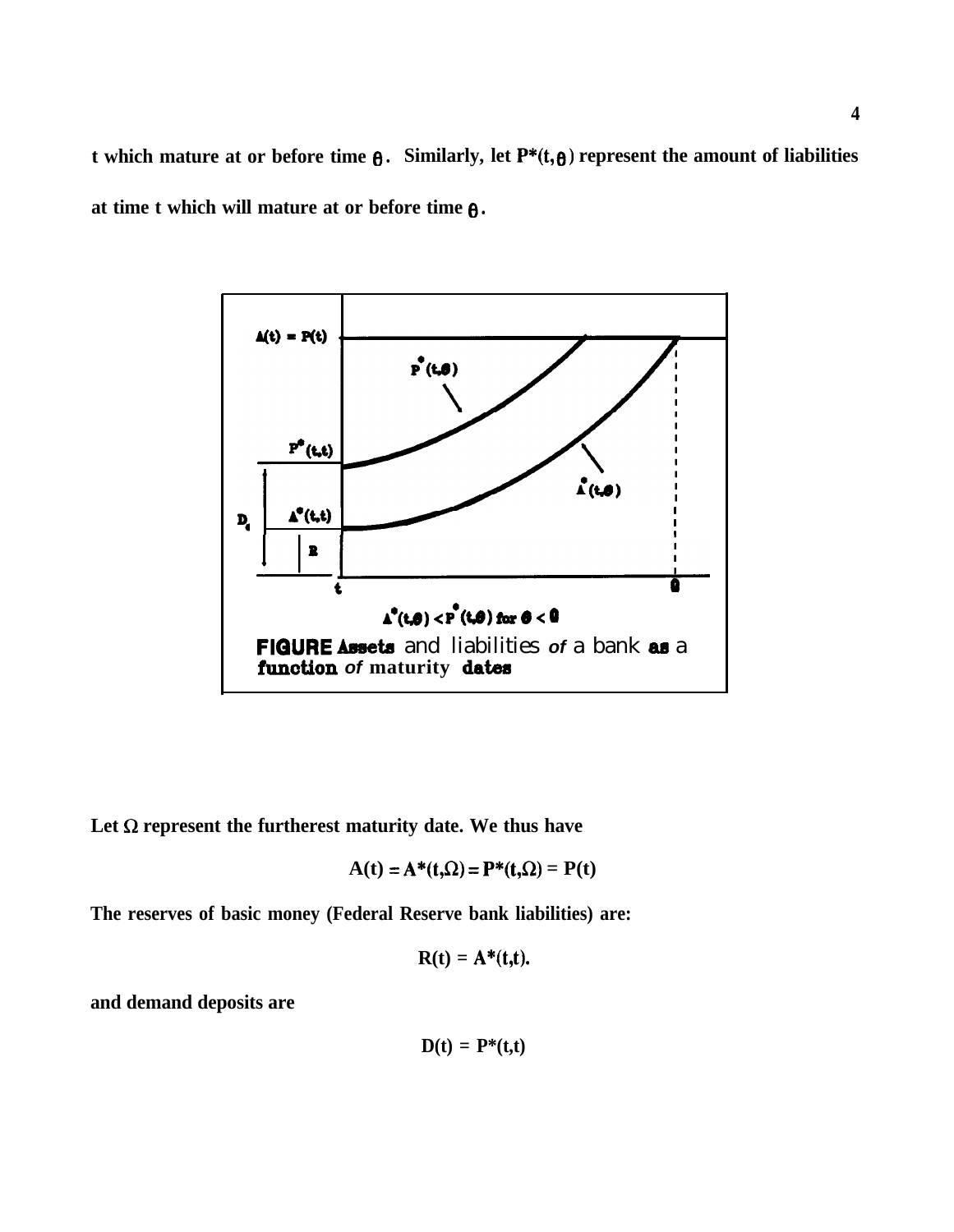**Letting**

$$
p^*(t,\theta) = \frac{\partial P^*(t,\theta)}{\partial \theta}
$$

then the amount of fixed term deposits maturing during the period  $\theta$  to  $\theta$  + d $\theta$  is

$$
P^*(t, \theta + d\theta) - P \bullet (t, \theta) = p^*(t, \theta) d\theta
$$

 $\mathcal{L} = \mathcal{L}$ 

**Similarly, with assets**

$$
\alpha^*(t,\theta) = \frac{\partial A^{*}(t,\theta)}{\partial \theta}
$$

and the assets maturing during the period  $\theta$  to  $\theta$  + d $\theta$  are

$$
A^*(t,\theta+d\theta)-A^*(t,\theta)=\alpha^*(t,\theta)d\theta
$$

**The essence of banking is that at any given instant t,**

$$
a^*(t, \theta)d\theta < p^*(t, \theta)d\theta
$$
 for any value of t and  $\theta < \Omega$ 

**This means that at any time before the final maturity date, the assets maturing are less than the** liabilities maturing [Allais 1984: 500].

**The amount of reserves can also be expressed. Let**

$$
r^*(t,\theta) = \frac{\partial R^*(t,\theta)}{\partial \theta}
$$

and let  $\mu^*(t, \theta)$  represent the reserve coverage effectively observed at time t corresponding to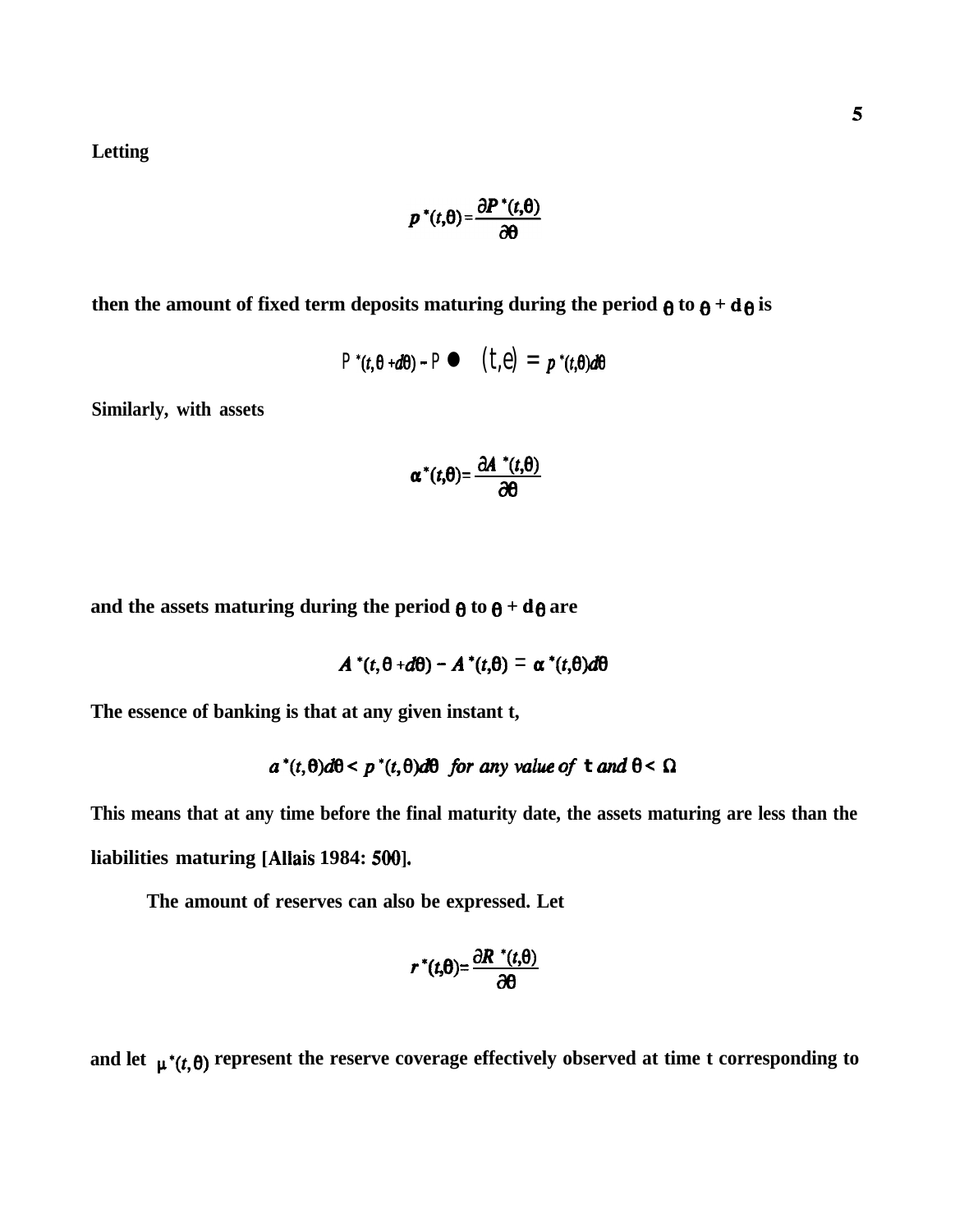the maturity  $\theta$ . Thus the volume of reserves held against deposits maturing between the dates  $\theta$  to  $\theta$  + d $\theta$  are

$$
r^*(t,\theta) = \mu^*(t,\theta) \cdot p^*(t,\theta) d\theta
$$

The condition  $a^*(t, \theta)d\theta < p^*(t, \theta)d\theta$  for any value of t and  $\theta < \Omega$  does not necessarily lead **to the conclusion that money is created ex** *nihilo.* **As stated above, it is possible, for example, that a bank which has made a fifteen year loan uses a series of 5 time deposits of maturity of 3 years. In this case, there is no creation of money, though the system is unstable if the 3 year time deposits are not renewed. It is clear that what is crucial to the creation of money ex** *nihilo,* **is how depositors view the degree of substitutability of their time deposits for basic money (cash). In the case of demand deposits, the substitutability is perfect and the amount of money created is**

$$
X(t)_{DD} = [1 - \mu^*(t,t)] \cdot P^*(t,t)
$$

For time deposits, the degree of substitutability,  $\sigma^*$ , is less than unity and as the transition is **made from demand deposits to time deposits maturing at successively later dates, the ratioo \* declines to zero.**

**Correspondingly, the coefficient of money creation, for an infinitely renewed loan, is**  $\sigma^*(t, \theta) - \mu^*(t, \theta)$  for a time deposit renewable at date  $\theta$  [Allais 1984: 505]. The total amount **of money created by the credit mechanism is thus**

$$
X(t) = [1 - \mu^*(t,t)] \cdot P^*(t,t) + \int_0^\Theta [\sigma^*(t,\theta) - \mu^*(t,\theta)] \cdot p^*(t,\theta) d\theta
$$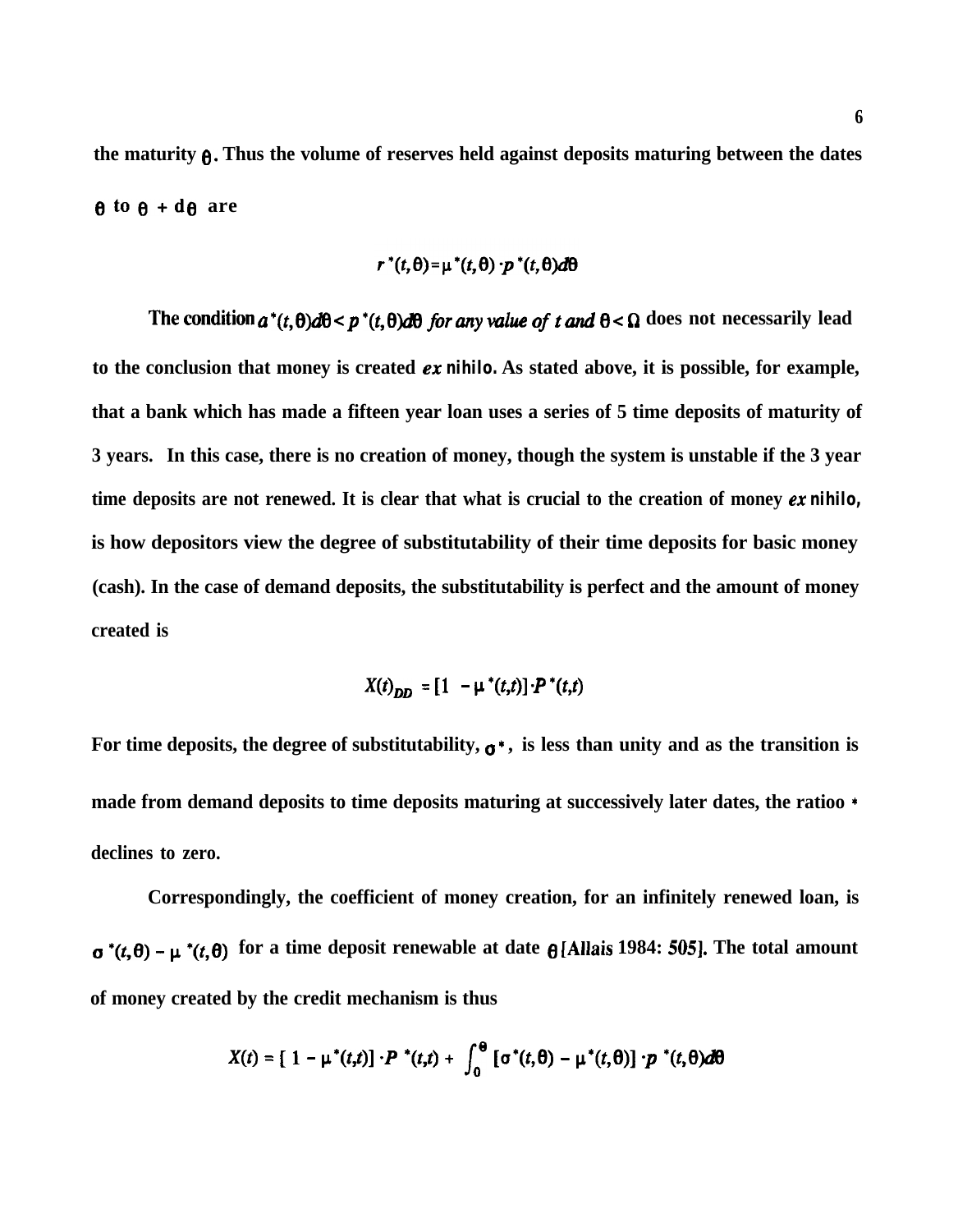**The total money supply should thus be defined as currency, demand deposits, and a portion of time deposits that are considered as substitutes for basic money (cash). Thus**

$$
M(t) = M_1(t) + \int_t^{\Theta} \sigma^*(t, \theta) \cdot p^*(t, \theta) d\theta
$$

**This could also be expanded to include other assets which may be viewed to some degree as substitutes for basic money [Allais 1984: 5081.'**

**Allais's reform proposal is to require that deposits banks be subject to a 100% coverage of deposits by basic money and would be forbidden to make loans. Lending institutions would be managed on the principle that all lending for a given term would be financed by borrowing of at least the same term. Whereas now banks borrow short and lend long, Allais would require that they borrow long and lend short [Allais 1984: 5251. Using his notation, the requirement would be**

$$
a^*(t,\theta)d\theta\geq p^*(t,\theta)d\theta \text{ for any value of } f \text{ and } \theta\leq \Omega
$$

**Allais has six fundamental objections to the system of fractional reserve banking: (1) the creation and destruction of money by private banks; (2) sensitivity of the credit mechanism to short-term economic fluctuations; (3) the basic instability engendered by borrowing short and lending long; (4) the distortion of income distribution by the creation of 'false claims;' (5) the impossibility of control over the credit system; and (6) efficient control of the aggregate money supply is impossible. The two fundamental principles guiding reform are (1) the creation of money should be the business of the state, and of nobody else, and (2) no money should be created outside the monetary base, so that no one would be entitled to the benefits that attach to the creation of bank money [Allais 1984: 5251.**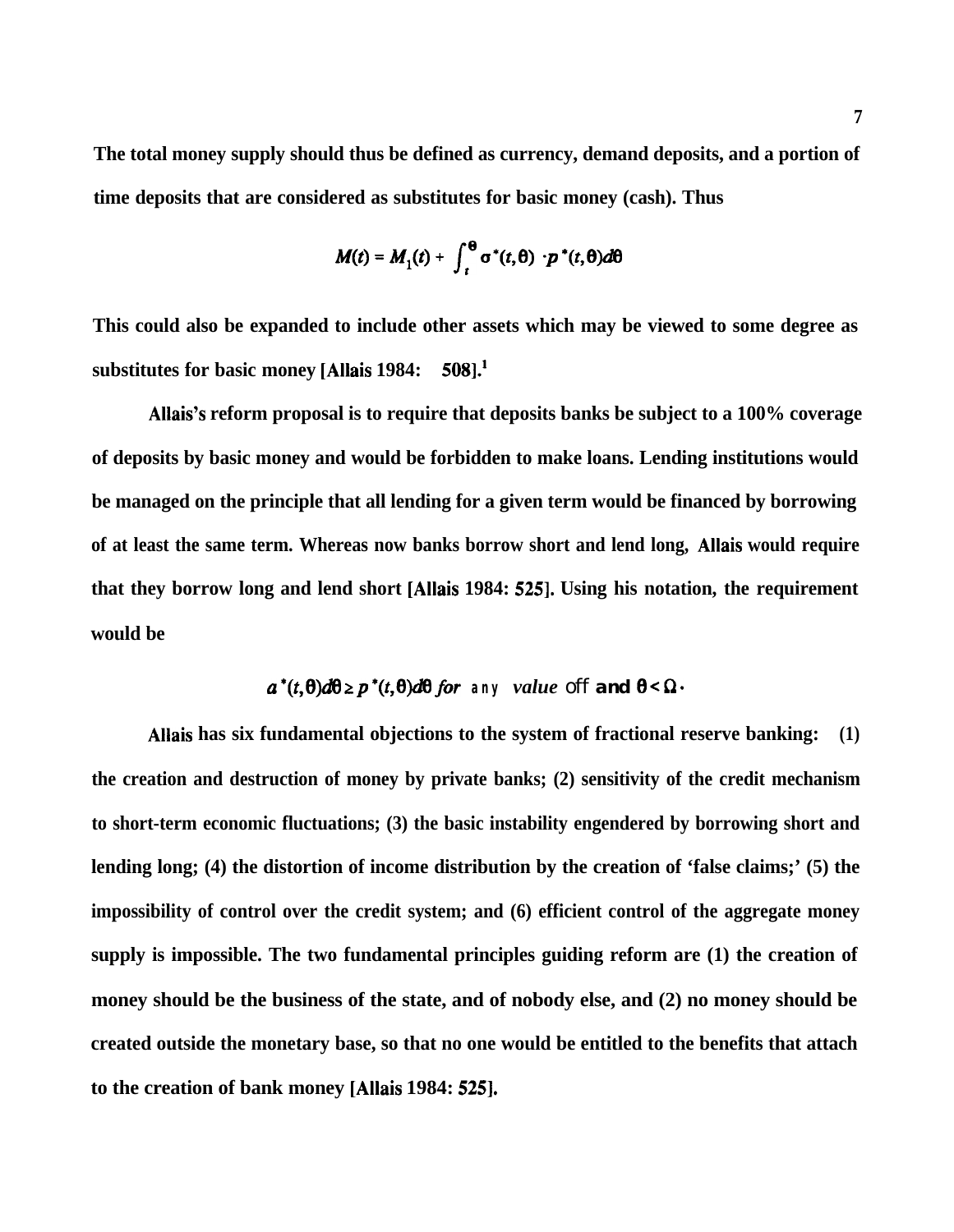### **The 100% Reserve Plan**

**The development of fractional reserve banking is largely an historical accident born out of the public's desire for a convenient circulating medium, the government's need to borrow, and the profit motive of bankers [Tobin 1985; Allais 19841. The system of fractional reserve banking, Simons believed, was particularly susceptible to nationalization because of its instability. Simons noted: "If we could isolate the lending and investment business from deposit banking, we might eliminate a real danger of government control or socialization in an area where it is most important to avoid it" [Simons 1948: 319-3201. Simons describes the separate institutions as follows:**

> **First, there would be deposit banks which, maintaining 100 per cent reserves, simply could not fail, so far as depositors were concerned, and could not create or destroy effective money. These institutions would accept deposits just as warehouses accept goods. Their income would be derived exclusively from service charges--perhaps merely from moderate charges for the transfer of funds by check or draft. . . . Incidentally, a good case cold be made for extending the facilities of the postal savings system for the provision of something like checking accounts.**

> **A second type of institution, substantially in the form of the investment trust, would perform the lending functions of existing banks. Such companies would obtain funds for lending by sale of their own stock; and their ability to make loans would be limited by the amount of funds so obtained. Various types of agencies, for bring together would-be borrowers and lenders, would of course**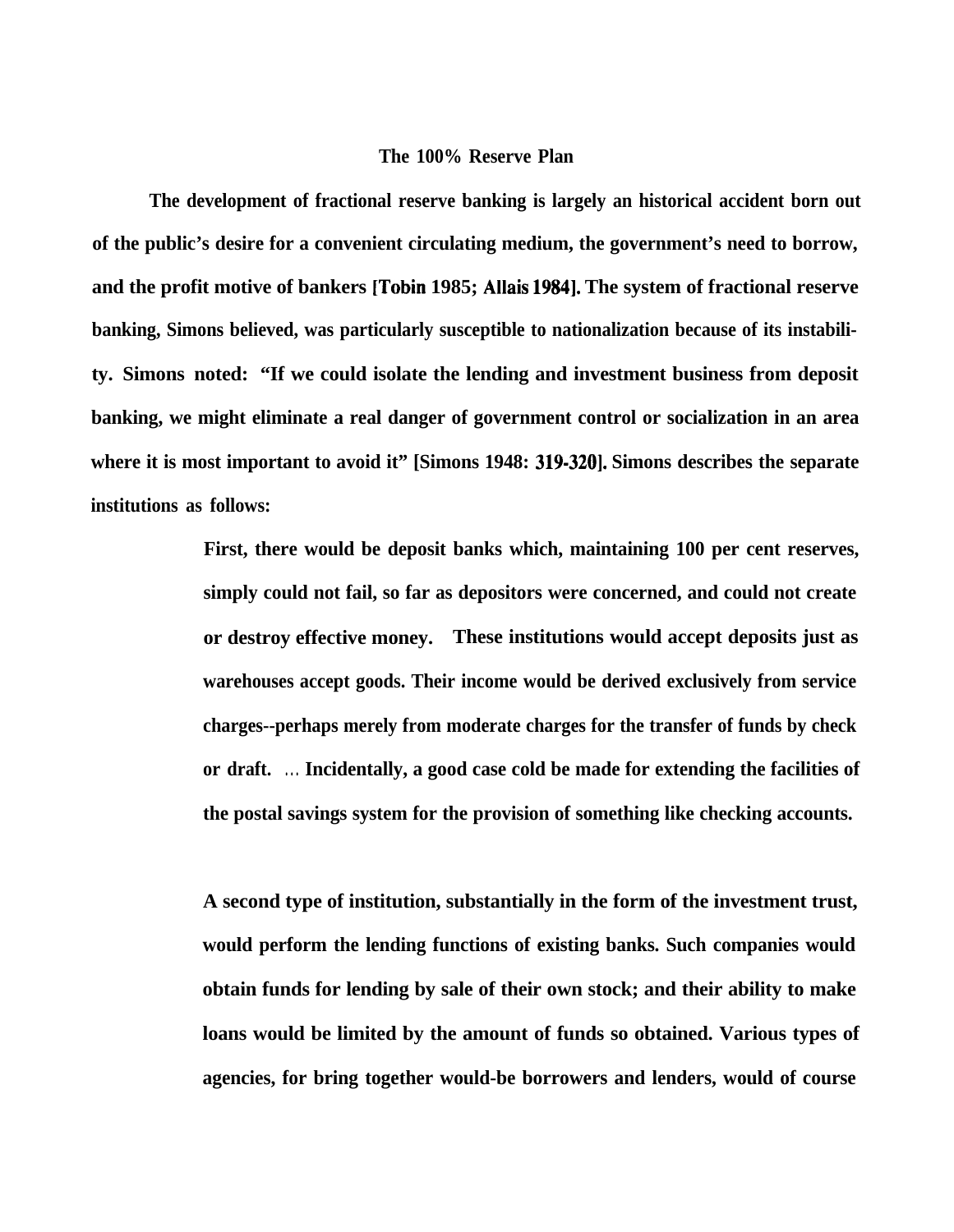**appear. In a word, short-term lending would be managed in much the same way as long-term lending; and the creation and destruction of effective circulating medium by private institutions would be impossible. [Simons 1948: 64-65.1**

**Though Allais agrees that the Chicago Plan was on the right track, it failed to fully take into consideration the development of other assets that could be used as money. The Chicago Plan was an attempt to define the money supply as currency and demand deposits--the monetary base and M-l would be identical.' The Chicago economists failed to realize that the money supply is properly defined, in Allais's view, as basic money and the degree to which other financial assets are viewed as money by the holder. What the Chicago plan wished to do is** make  $\sigma * = 0$ . Allais, though he might view this as ideal, recognizes that it is a decision by **individuals and therefore you can not make it zero without a great deal of restriction and regulation of individuals and financial institutions. However, Allais believes that empirical work could enable an estimation of the substitution ratios, and the reserve requirements would need to be approximately equal to those ratios in order to reduce the creation of credit by the private banking system. If the reserve requirement is 100% in basic money for demand deposits, then, for simplicity assuming only time deposits as alternatives to basic money, we have the amount of money created by the credit system as**

$$
X_{\mathcal{TD}}(t) = \int_0^\Theta [\sigma^*(t,\theta) - \mu^*(t,\theta)] \cdot p^*(t,\theta) d\theta.
$$

**Simons was aware of this problem, and it caused him the greatest concern about the 100%**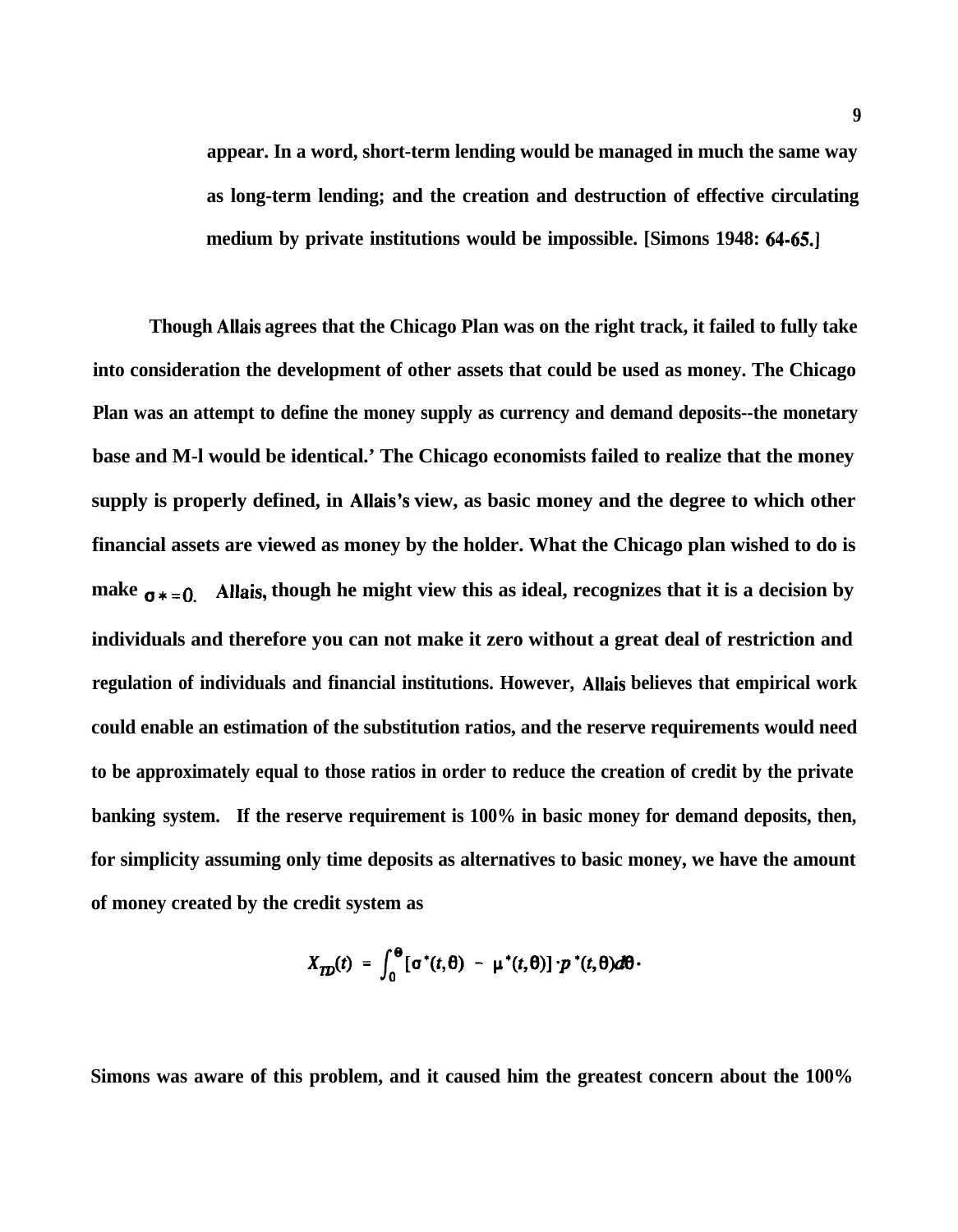**reserve plan: how do you keep deposit banking from being reborn? In a letter to Fisher, he wrote:**

**Much is gained by our coming to regard demand deposits as virtual equivalents of cash; but the main point is likely to be lost if we fail to recognize that savings-deposits, treasury certificates, and even commercial paper are almost as close to demand deposits as are demand deposits to legal-tender currency. The whole problem which we now associate with commercial banking might easily reappear in other forms of financial arrangements. There can be no adequate stability under any system which permits lenders to force financial institutions into effort at wholesale liquidation, and thus to compel industry to disinvest rapidly -- for orderly disinvestment on a large scale is simply impossible under modern conditions. Little would be gained by putting demand deposit banking on a 100% basis, if that change were accompanied by increasing disposition to hold, and increasing facilities for holding, liquid "cash" reserves in the form of timedeposits. The fact that such deposits cannot serve as circulating medium is not decisively important; for they are an effective substitute medium for purposes of cash balances. The expansion of demand deposits, releasing circulating medium from "hoards", might be just as inflationary as expansion of demand deposits -- and their contraction just as deflationary; and the problem of runs would still be with us. [Simons to Fisher, July 4, 19341**

**Allais's answer is that you cannot keep near monies from developing, but you can reduce the**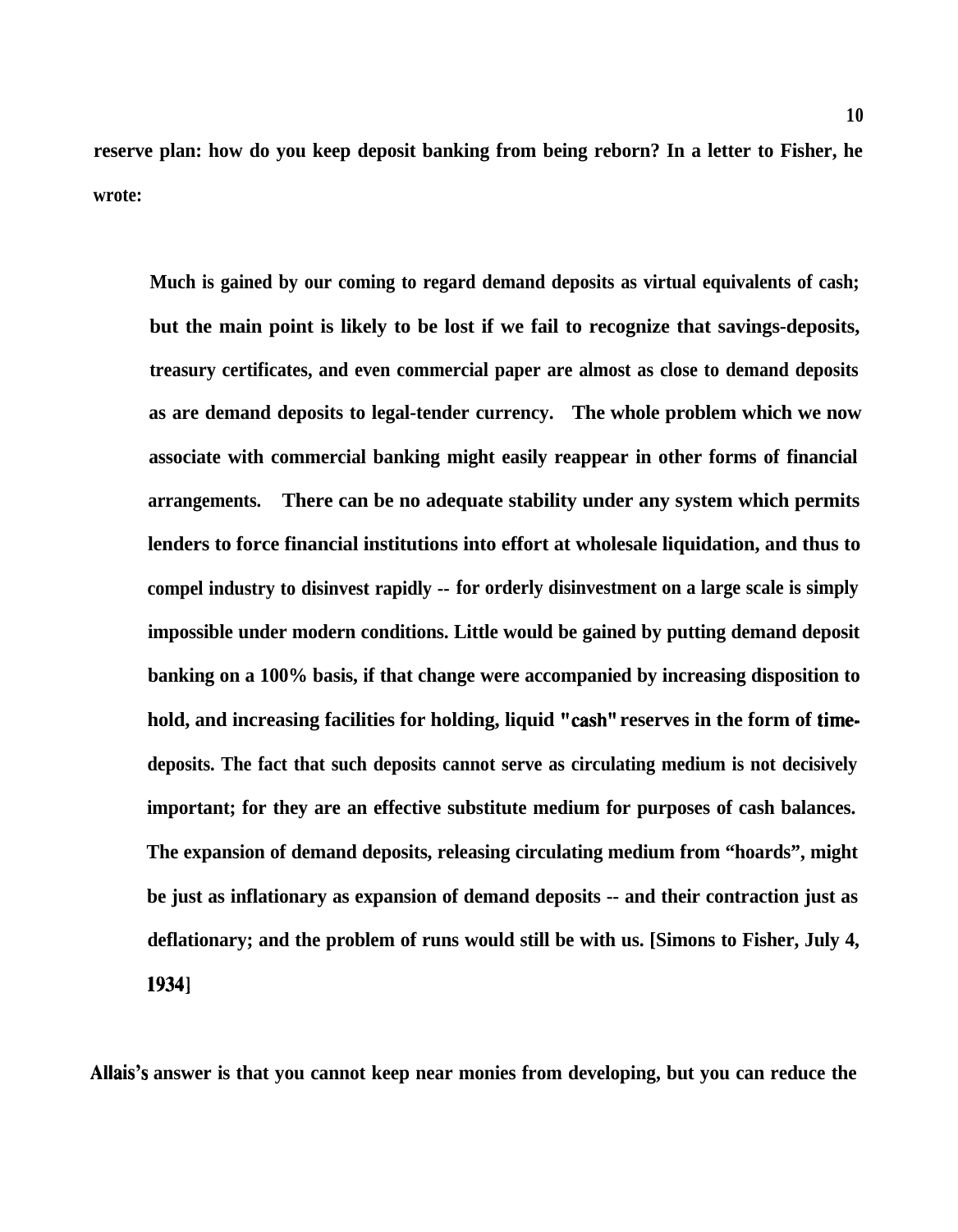**creation of credit. In this regard, Allais and Fisher, not surprisingly have a similar view. Both** Allais and Fisher felt the answer to the problem was empirical. Fisher replied to Simons's **concerns about the development of close substitutes for demand deposits, especially savings banks:**

**As I see it, savings deposits turn over very slowly and are dislodged in any large volume only by some big force. Even during the depression many people kept on their systematic savings deposits. It seems to me quite preposterous to consider savings deposits as on all fours, or very similar to, deposits subject to check. I feel sure that a statistical study will convince you of this if you will take the trouble to make it. The statistical fact is that anything held for interest does not circulate as fast as what bears no interest. . . . When I see you we can iron this out further perhaps but I have not seen anything in any of your statements so far which would seem to me to justify your fears in regard to savings accounts. [Fisher to Simons, December 14, 19341**

**Simons viewed the 100% reserve plan as an attempt to apply the principles embodied in Peel's Act of 1844 which divided the Bank of England into a lending department and an issuing department. Both Simons and Fisher viewed the Act as a correct guide for monetary reform if it had been applied to demand deposits as well as banknotes. However, the 100% reserve plan in the 1930s made the same mistake as in 1844. Peel's Act only applied to banknotes and demand deposits were a substitute, whereas the Chicago plan only applied to demand deposits when time deposits were a close substitute. Allais breaks out of this dilemma by his redefinition**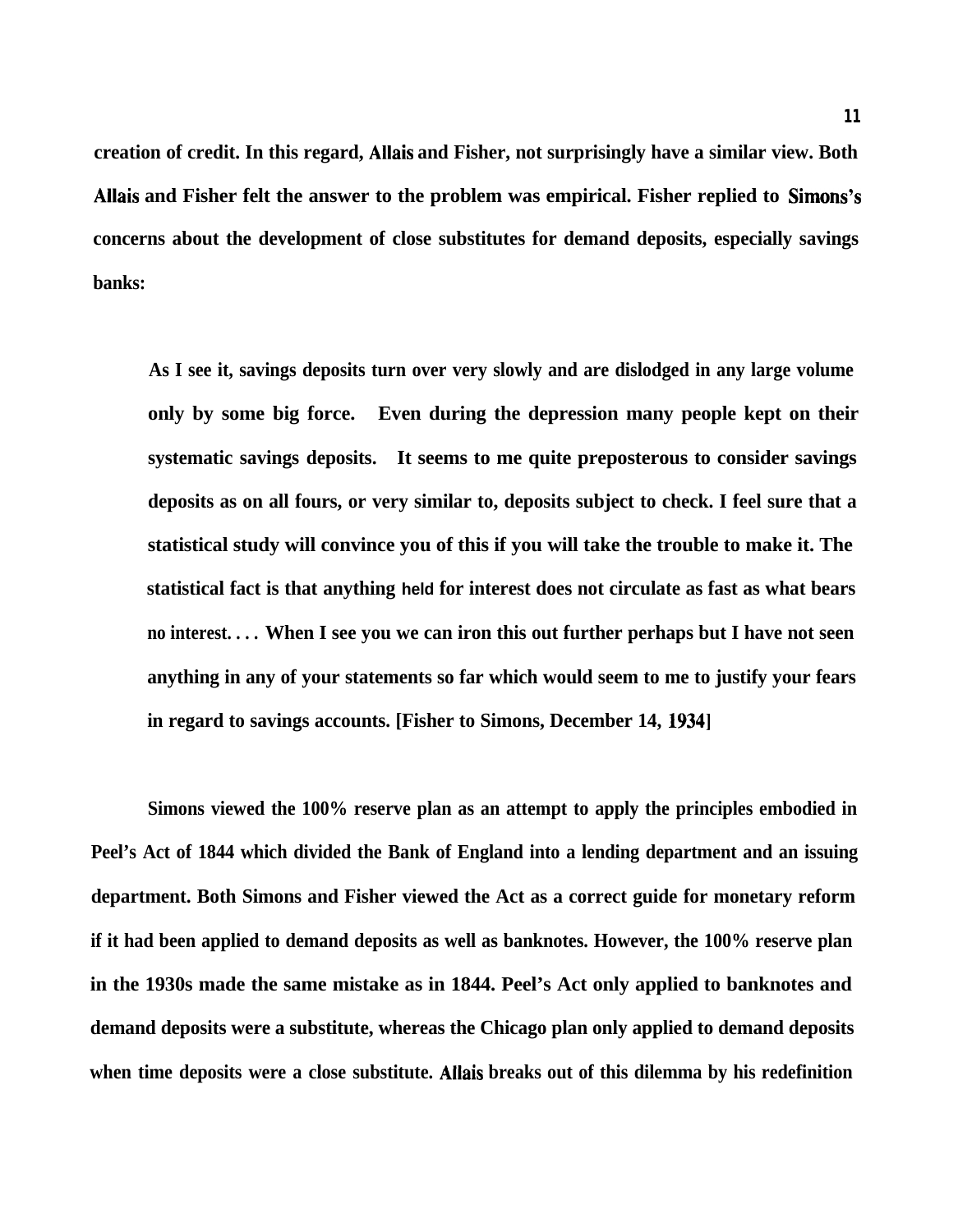**of the money supply and his recognition that you can not legislate the definition of money. It remains an open question whether you can find reasonable estimates for the substitution ratios and then legislate those. Other than the political aspects of banking reform, this is perhaps the greatest difficulty in the implementation of Allais's reform.**

### **Economy-wide Narrow Banking**

**We now have some insight into the narrow banking proposal: it can be viewed historically as a continuation of what Peel's Act intended for banknotes in England, what the National Banking Act intended for banknotes in the U.S. and what the Federal Reserve Act (through its various revisions) intended for demand deposits. To this extent, it does not solve for all time the problems of the financial system, but just raises it to the next level. Just as the use of banknotes declined and demand deposits became attractive substitutes, we now have attractive substitutes for demand deposits. The Federal Reserve controls banknotes, since it now has a monopoly, but it can not control demand deposits. With economy-wide narrow banking it could control M-l, but not broader definitions of the money supply.**

**Perhaps the strongest argument for narrow banking, however, is that it allows a way out of the federal deposit insurance mess. This is largely a political problem: can we abolish federal deposit insurance? If we adopt narrow banking and then guarantee other financial assets, then nothing would have been accomplished.**

**In the final analysis, Simons, Allais and other 100% reserve adherents would point out that the perceived benefits of fractional reserve banking must be weighed against the cost to society of inherent instability and the potential for future bailouts. As Simons noted:**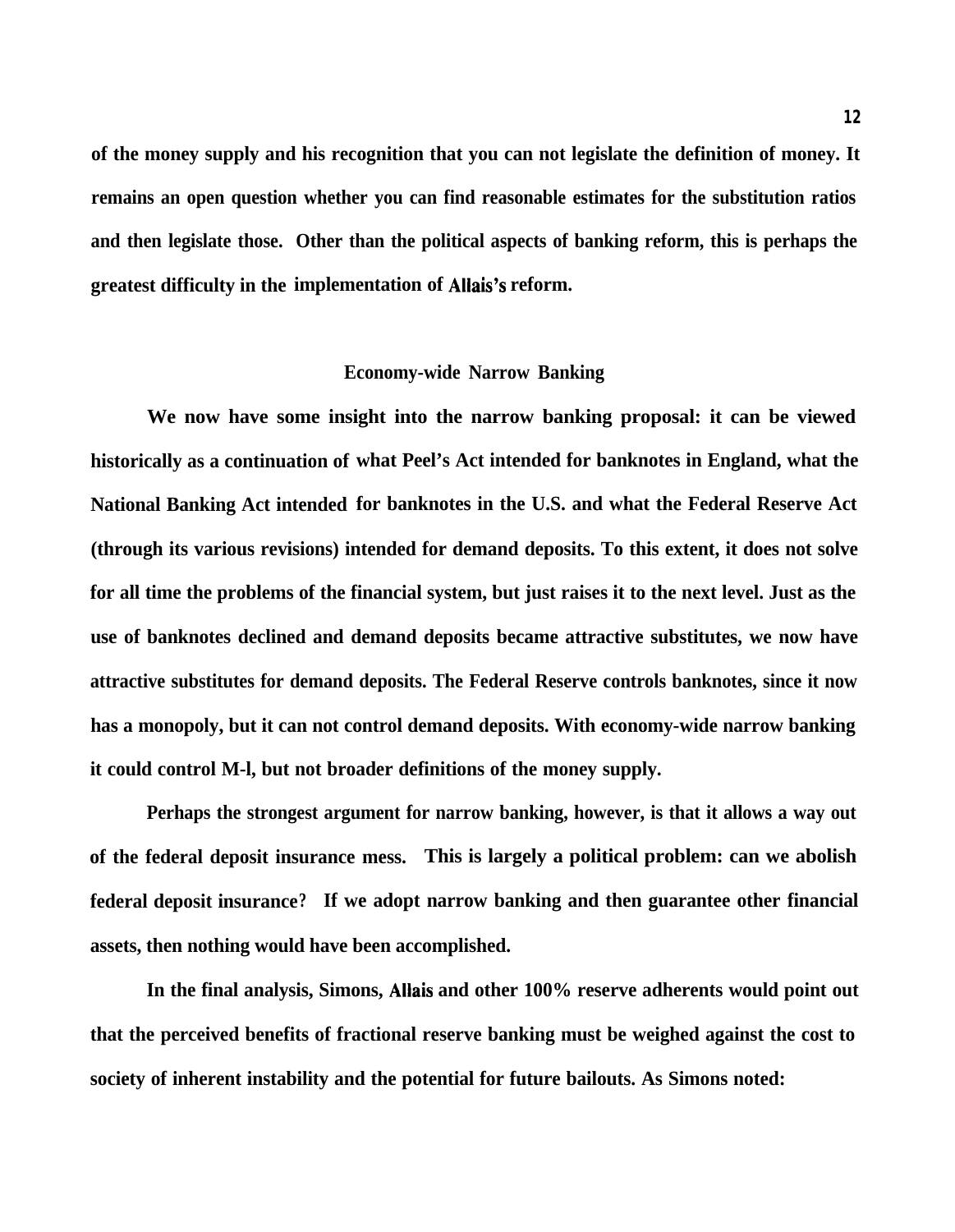**If legislatures and economists were more concerned about giving us good, small investment trusts and less concerned about making bank accounts and life insurance safe and salable, we might get a better structure of financial organization.** [Simons 1948: 340]

**This is the real problem: how to construct financial institutions which do not impede the development of the economy, yet are flexible enough to allow for technological innovation and market discipline. Narrow banking is not a panacea, but it does help clarify the basic issues involved.**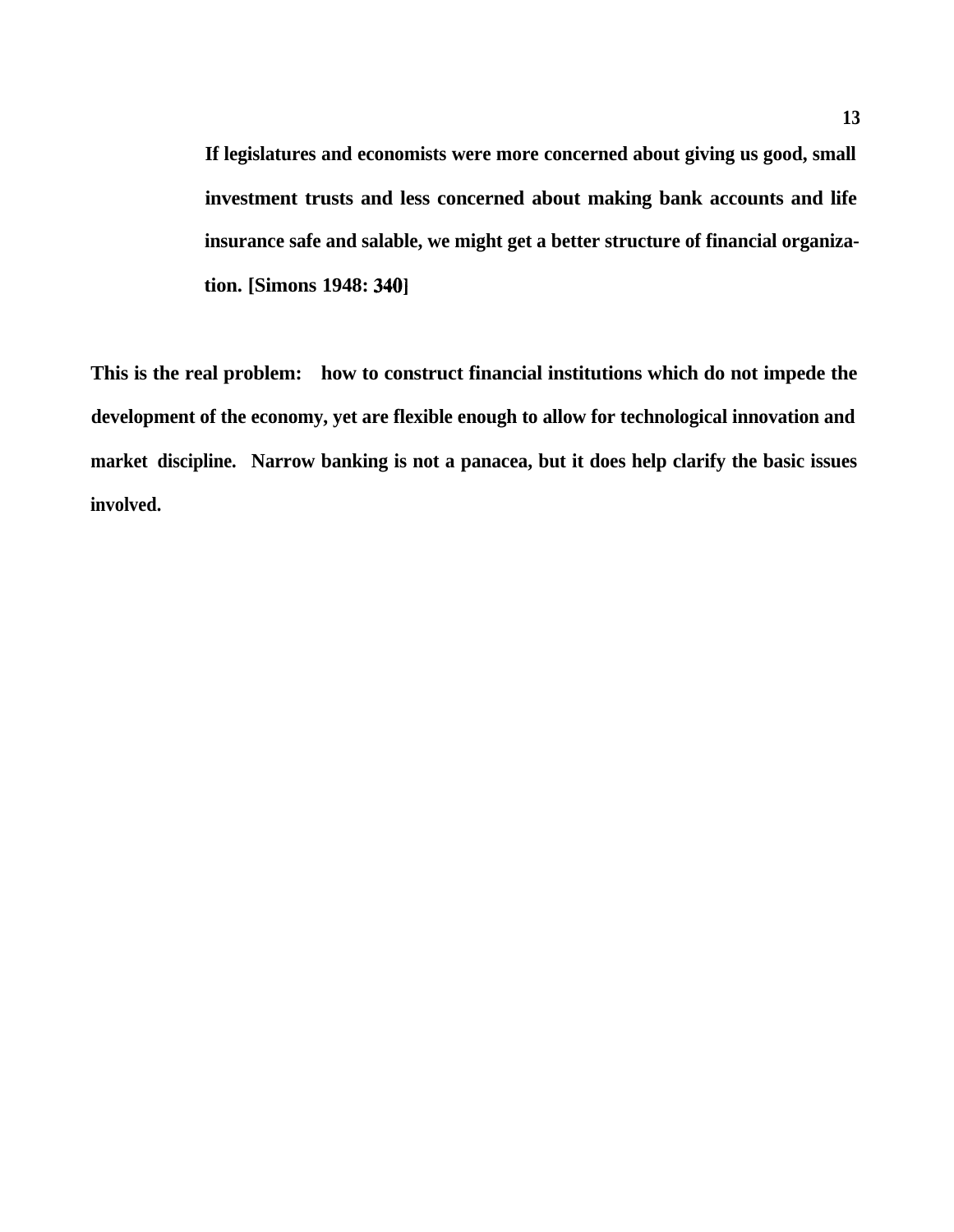## **References**

Allais, Maurice. E conomie and Intere<sup>t</sup> : Exposition nouvelle des problemes fondamentaux, relatifs au rô le economique du taux de l'intere t et de leurs solutions. 2 vols. Paris: Librairie des Publications Officielles, 1948.

**Allais, Maurice.InternationaI Encvclopedia of the Social Sciences, vol. 5, D.L. Sills, ed. "Fisher, Irving," by Maurice Allais.**

**Allais, Maurice. "The Credit Mechanism and its Implications," in George Feiwel, ed., Arrow and the Foundations of the Theorv of Economic Policv. Washington Square, NY: New York University Press, 1987.**

**Burnham, James B. "Deposit Insurance: The Case For The Narrow Bank." Cato Review of Business and Government, (Spring 1991): 3543.**

**Chicago, Illinois. The University of Chicago Law School Library. The Henry C. Simons Papers.**

**Federal Reserve Bank of Kansas City. Restructuring the Financial System, Federal Reserve Bank of Kansas City, 1987.**

**Fisher, Irving. 100% Money 3rd edition, New Haven: The City Printing Company, 1945. [first edition 19351**

**Friedman, Milton. A Program for Monetary Stabilitv, New York: Fordham University Press, 1960.**

**Kareken, John H. "Federal Bank Regulatory Policy: A Description and Some Observations," Journal of Business, vol. 59 (January 1986), pp. 3-48.**

**Litan, Robert. What Should Banks Do?, Washington: The Brookings Institution, 1987.**

**Simons, Henry. Economic Policy for a Free Society, Chicago: University of Chicago Press, 1948.**

**Spong, Kenneth. Narrow Banking and its Implications for Deposit Insurance Reform. Kansas City: Division of Bank Supervision and Structure, Federal Reserve Bank of Kansas City, [1989].**

**Tobin, James "The Case for Preserving Regulatory Distinctions," in Restructuring the Financial System, Federal Reserve Bank of Kansas City, 1987, pp. 167-183.**

. **"Financial Innovation and Deregulation in Perspective," Bank of Japan Monetarv and Economic Studies, vol. 3, no.2, (1985): 19-29.**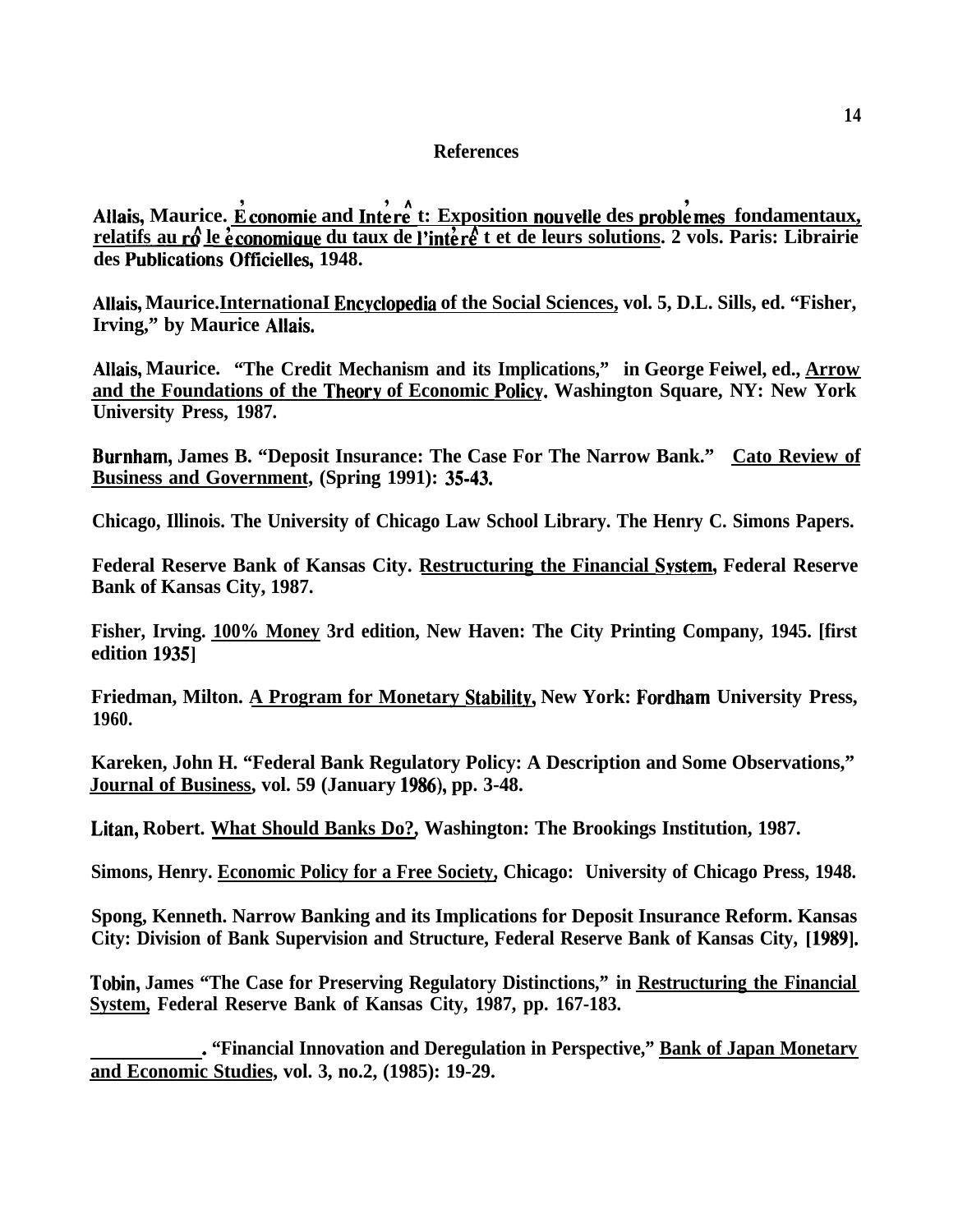# **Endnotes**

1. There is still the question of the creation of purchasing power. If the money is repaid and the loan not extended, as noted, no money is created. However, even if the loan is not renewed, interest is paid on the loan. For a deposit expansion **AD,** even if the loan is not renewed, the bank will have collected the interest on the loan and the discounted present value  $\Delta V$  of whose purchasing power is

$$
\Delta V = \Delta D \int_t^{\theta} i(u) e^{-\int_t^u i(\tau) d\tau} du
$$

where i(t) represents the interest rate at time t. If the loan is permanently renewed then we have  $A$   $V = AD$  since

$$
\int_t^{\infty} i(u)e^{-\int_t^u i(\tau)d\tau}du = 1
$$

This proof is given in the Appendix to Allais 1984, pages 529-530. The interpretation of this relation is that the present value of a perpetual flow of interest on one unit is equal to one unit whatever the level of future interest rates [Allais 1984: 519].

Reserves must also be taken into account. The volume of demand deposits **AD** thus yields a profit to the bank equal to the interest earned on the sums lent corresponding to the creation of  $ex$ *nihilo* of money  $(1 - \mu)\Delta D$ . For a perpetually renewed demand deposit of unity, the capitalized